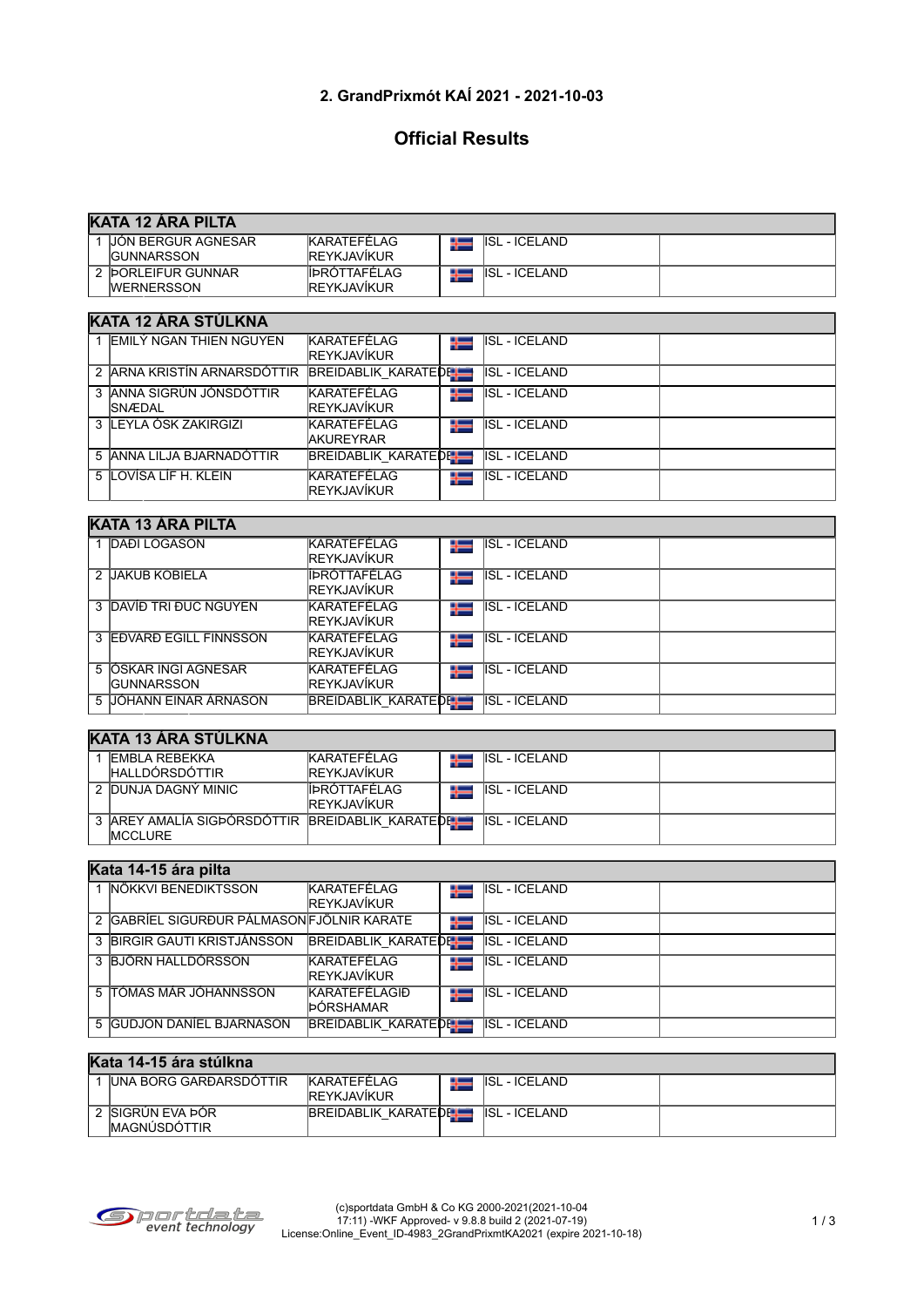## **2. GrandPrixmót KAÍ 2021 - 2021-10-03**

## **Official Results**

| 3 ISIGRÚN KAREN YEO         | <b>KARATEFÉLAG</b><br><b>AKUREYRAR</b> | ISL - ICELAND        |  |
|-----------------------------|----------------------------------------|----------------------|--|
| 3 FANNEY ANDRADOTTIR        | KARATEFÉLAGIÐ<br><b>DORSHAMAR</b>      | <b>ISL - ICELAND</b> |  |
| 5 ELISABET INGA HELGADOTTIR | BREIDABLIK KARATEDEL                   | ISL - ICELAND        |  |

|  | Kata 16-17 ára pilta                      |                                   |     |                      |  |
|--|-------------------------------------------|-----------------------------------|-----|----------------------|--|
|  | 1 ITÓMAS PÁLMAR TÓMASSON                  | <b>BREIDABLIK KARATEDE HILL</b>   |     | <b>ISL - ICELAND</b> |  |
|  | 2 HUGI HALLDÓRSSON                        | KARATEFÉLAG<br><b>REYKJAVÍKUR</b> | 455 | ISL - ICELAND        |  |
|  | 3 RÓBERT DENNIS SOLOMON                   | <b>BREIDABLIK_KARATEDE</b>        |     | ISL - ICELAND        |  |
|  | 3 SAMÚEL TÝR SIGÞÓRSSON<br><b>MCCLURE</b> | <b>BREIDABLIK KARATEDEL</b>       |     | <b>ISL - ICELAND</b> |  |

5 ÞORGEIR ATLI KÁRASON BREIDABLIK KARATEDEILD ISL - ICELAND

#### **Kata 16-17 ára stúlkna**

| <b>IRONJA HALLDORSDOTTIR</b>             | <b>KARATEFÉLAG</b><br><b>IREYKJAVÍKUR</b> |   | <b>ISL - ICELAND</b>        |  |  |  |
|------------------------------------------|-------------------------------------------|---|-----------------------------|--|--|--|
| 2 EYDIS MAGNEA<br><b>IFRIÐRIKSDÓTTIR</b> | <b>FJÖLNIR KARATE</b>                     | 모 | <b>I</b> ISL<br>. - ICELAND |  |  |  |

### **KUMITE 12 ÁRA PILTA**

| 1 HILMAR ATLI BIRKIRSSON                     | <b>KARATEDEILD</b><br><b>FYLKIS</b>  | 455 | <b>ISL - ICELAND</b>  |  |  |  |
|----------------------------------------------|--------------------------------------|-----|-----------------------|--|--|--|
| 2 JIÓN BERGUR AGNESAR<br><b>IGUNNARSSON</b>  | KARATEFÉLAG<br><b>IREYKJAVÍKUR</b>   | ╄═  | IISL - ICELAND        |  |  |  |
| 3 EYÞÓR HJALTI VALGEIRSSON                   | KARATEDEILD<br><b>FYLKIS</b>         | ╄═  | IISL - ICELAND        |  |  |  |
| 3 IMATTHÍAS LEO MAGNÚSSON                    | KARATEDEILD<br><b>FYLKIS</b>         | ╄═  | IISL - ICELAND        |  |  |  |
| 5 SALVADOR ARI SABASTIAN<br><b>RODRIGUEZ</b> | <b>KARATEFÉLAGIÐ</b><br>ÞÓRSHAMAR    | ╬═  | <b>IISL - ICELAND</b> |  |  |  |
| 5 DORLEIFUR GUNNAR<br><b>WERNERSSON</b>      | ÍÍÞRÓTTAFÉLAG<br><b>IREYKJAVÍKUR</b> | ╬═  | IISL - ICELAND        |  |  |  |

#### **Kumite 12 ára telpna**

| $\mathbf{u}$ . The state is the set of $\mathbf{u}$ |                                           |  |                      |  |  |  |
|-----------------------------------------------------|-------------------------------------------|--|----------------------|--|--|--|
| IEMILÝ NGAN THIEN NGUYEN                            | <b>KARATEFELAG</b><br><b>IREYKJAVIKUR</b> |  | <b>ISL - ICELAND</b> |  |  |  |
| : ILEYLA OSK ZAKIRGIZI                              | <b>IKARATEFÉLAG</b><br><b>IAKUREYRAR</b>  |  | <b>ISL - ICELAND</b> |  |  |  |

#### **KUMITE 13 ÁRA PILTA** 1 GUÐMUNDUR TÝR **KARATEDEILD** ISL - ICELAND ╄ **HARALDSSON** FYLKIS 2 ÓSKAR INGI AGNESAR KARATEFÉLAG ╬═ ISL - ICELAND **GUNNARSSON** REYKJAVÍKUR<br>KARATEFÉLAG ╄ 3 DAÐI LOGASON ISL - ICELAND REYKJAVÍKUR<br>KARATEDEILD 3 KRISTJÁN GUÐMUNDSSON **ISL - ICELAND** Ť FYLKIS<br>KARATEFÉLAG 5 DAVÍÐ TRI ÐUC NGUYEN ₩ ISL - ICELAND REYKJAVÍKUR<br>ÍÞRÓTTAFÉLAG 5 DAREN CHIDIEBERE UZO **ISL - ICELAND** Ť REYKJAVÍKUR